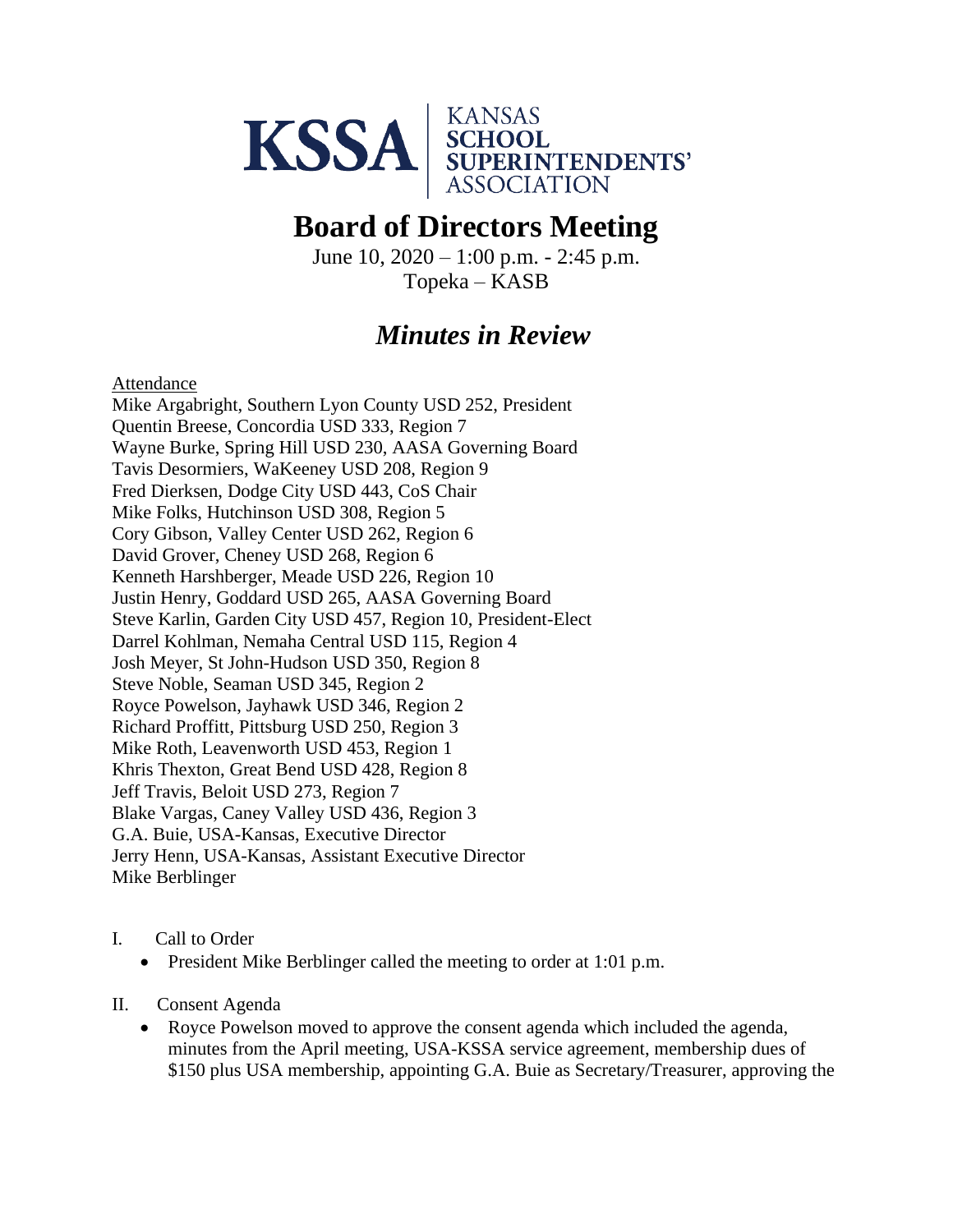2020-2021 slate of officers (Mike Argabright- President; Steve Karlin– President-Elect; Open– Past President). Richard Proffitt seconded the motion. Approved unanimously.

- III. President's Report
	- President Mike Argabright thanked outgoing president Mike Berblinger for his leadership, and thanked all board members for attending. The 2020 New Superintendent Workshop is tomorrow. Thanks to those who are helping out to make it possible. There were 43 superintendent changes this year, 24 of those are new to the profession. Please reach out to the new superintendents in your area, introduce yourself, and make yourself available.
- IV. Executive Director's Report
	- G.A. Buie informed the board, with Steve Karlin being elected as President-Elect, this has left an opening in Region 10. We will be sending out a call for nominations tomorrow. He welcomed all new board members.
	- KSDE Licensure committee openings (PSB) (ERC)
		- o 2 positions open, Steve served previously
		- o Meeting quarterly
		- o Need to fill pretty quickly
	- Finance Reports (May)
		- o G.A. discussed the finance report. Nothing major, we are doing just fine. Almost all of our expected revenue has come in. The AASA Legislative Advocacy Conference and Leadership Conference were cancelled, so those expenses aren't there this year.
		- o Jeff Travis moved to approve the May Finance Report. Seconded by Steve Noble. Approved unanimously.
	- 2020-2021 Budget
		- o G.A. discussed the budget. He explained there are almost no changes. We didn't figure in a member reduction, we expect numbers to remain steady.
		- o Wayne Burke moved to approve the 2020-2021 Budget. Seconded by Darrel Kohlman. Approved unanimously.
- V. Topics Around the State
	- Starting School in the Fall Covid -19
		- o The board discussed how they are preparing, and how they can support fellow superintendents. Some have made changes to their calendar, frontloading PD days. Many issues were discussed including meals, transportation, testing, etc. KSDE will be sharing their recommendations on July  $9<sup>th</sup>$ .
	- Resources
		- o If there are things we can/should provide to our membership, documents, workshops, activities, etc. what does everyone need?
			- Group conversations have been great, similar sized districts, similar demographics. How often, when? Helpful but not overdoing it. Harder with small districts trying to work with their schedules because they have many roles.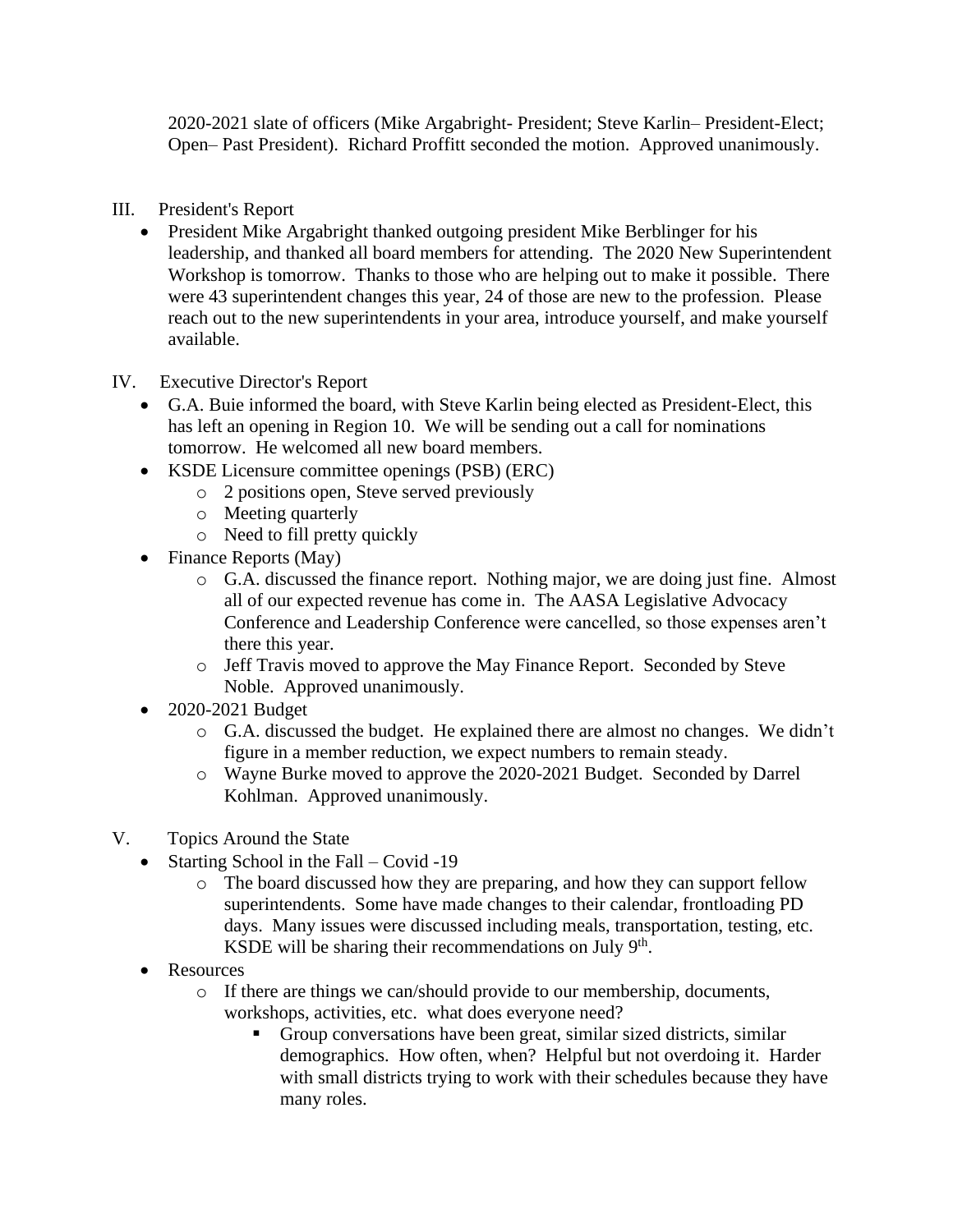- Groups will define their own schedule
- o Diversity & Recent Protests
	- This is an opportunity to revisit curriculum. A lot of teachers are uncomfortable, don't say the right thing, need to work on easing comfort. This is the time to have those conversations.
	- $\blacksquare$  Blake Vargas 8:46 is a big thing, going to take that time every day to do something positive, still working on it. Helping our community understand this movement, opening their eyes.
	- $GA$  getting individuals of color involved in leadership roles. Going to start a diversity in ed conversation, every 2 weeks, online. Start with 5 superintendents of color, address protests, curriculum, etc. in a panel discussion. Trying to start conversation. As things evolve, we'll evolve the conversations.
	- We need to have staff ready to deal with these topics when students come back.
- VI. USA-Kansas Update
	- New Conference dates: August 29-31, Hybrid model. All events throughout the year will be hybrid as well.
	- PLN Membership
		- o Membership forms have gone out. This is a great opportunity to pay for professional development up front. We are working on adding some virtual events as well.
	- With the restructuring of the Principals Associations, KAESP, KASSP, and KAMSA are becoming one, the Kansas Principals Asociation.
	- KSSA is now in line for the president-elect position. WE will have a second opening for a director. Please send nominations to G.A.
		- o Steve Karlin nominates Steve Noble for this position. Seconded by Mike Argabright, approved unanimously.

## VII. AASA Report

- AASA Conference will be online, free to all members July 6-9. We will miss Washington D.C. and meeting personally with our representatives. Please reach out and talk to your representatives, remind them to keep education at the forefront. AASA sent out a Covid recommendation as well as a message about racism. Our communities are looking to us for leadership. We need to make sure our kids know they are safe.
- VIII. Council of Superintendents Meeting Dates: **Sept. 9, 2020** 
	- Oct 14, 2020 Dodge City
	- **Nov 18, 2020**
	- Jan 20, 2021